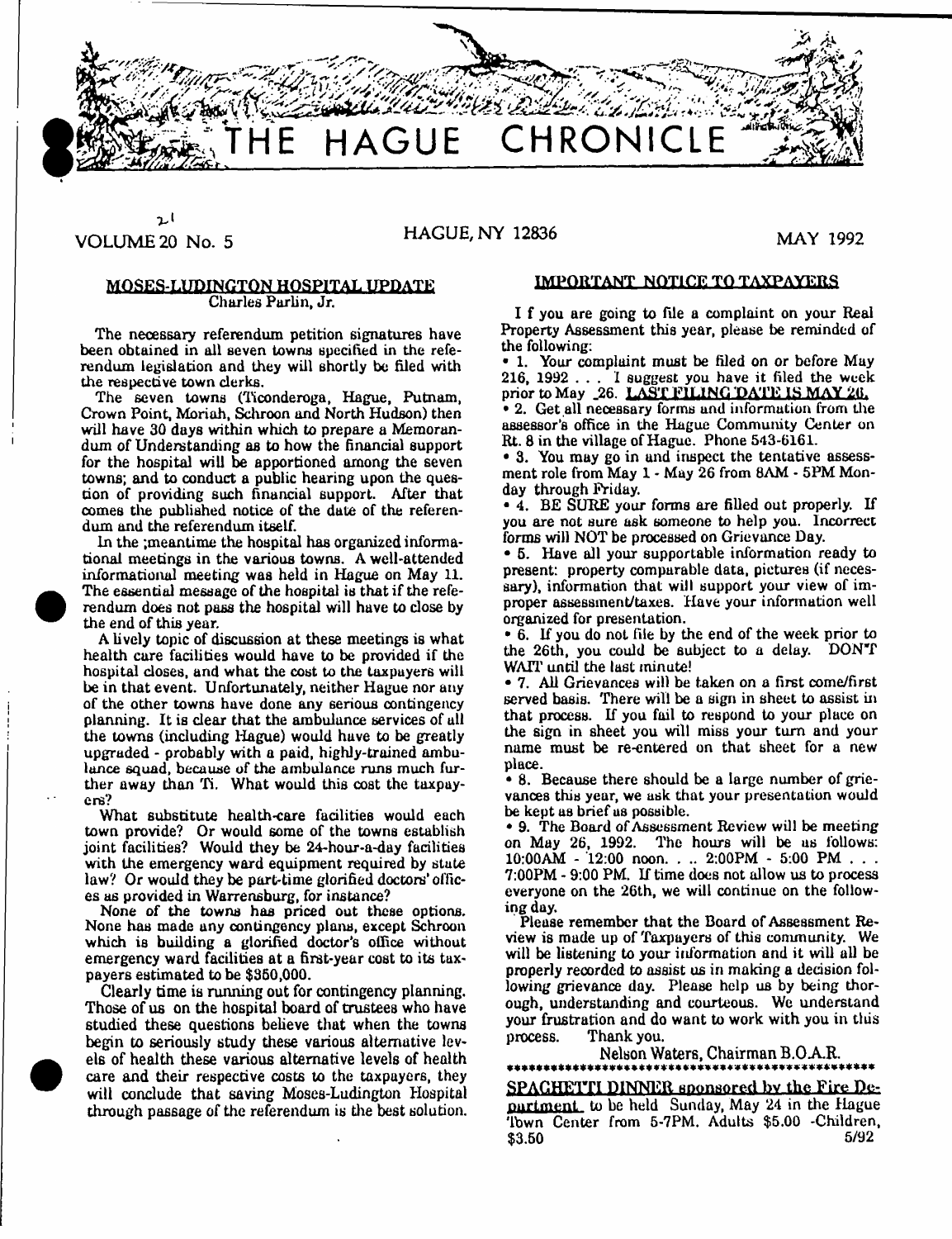#### **HAGUE HISTORICAL SOCIETY**

Hague Historical Society hosted the Ticonderoga Historical Society on May 15 in the Hague Community<br>Center. Silver Bay resident Ludwig Kasal was the Silver Bay resident Ludwig Kasal was the guest speaker. The subject was "Local Marine Archeolo**gy."**

#### **THE HAGUE SENIOR CITIZENS CLUB**

The regular monthly meeting of the Hague Senior Citizens Club will be held on Tuesday, May 26 at 1:30PM at the Hague Community Center. John Creamo from Statewide Senior Action will be the guest speaker.

Prior to the meeting we will car-pool to the Bolton Landing Meal Site. For this trip you MUST register at the Community Center by phoning 543-6161 BEFORE May 19. (We must let the ladies at the Meal Site know one week in advance of our coming.) We will meet for car assignment at the Community Center parking lot at 11:20AM on May 26.

The Otter Creek boat trip is FULL. Those going on the trip should drive to the Fort Ti ferry landing, leave cars in the boat launch parking area which adjoins the ferry landing site, and travel to Shoreham, VT via loot on the ferry. The charge is  $50¢$  one way for foot passengers. The Carillon leaves its dock at precisely 9:30AM so it is suggested that you arrive at the ferry landing by 9AM. The ferry has no schedule . . . it goes back and forth all day. Ethel and Emma are making a trial run of the Otter Creek trip on June 6. Anyone interested in joining them (at their own expense) should get in touch with Ethel at 53-6098 SOON. Phone between 7 & 8 AM or 6 & 7 PM and let the phone ring MANY times. A down payment of \$10 is required when the reservation is made (this money is NOT refunded unless the Carillon cancels the trip) and the remainder of the \$20 is paid on the day of the trip. Lunch is on your own - you may picnic or eat at the Red Mill Restaurant.

#### PLANETARIUM SHOW . MAY 18

Our kinship with an ever changing universe is the essential theme of "Springtime of the Universe" performance at the Ticonderoga Planetarium on Monday, May 18, 1992 at 7:30PM. The program is made possible by a grant from the American Chemical Society with assistance from the American Association for the Advancement of Science.

"Springtime of the Universe" is a stirring time-lapse view of the unfolding of the universe from beginning to end. As human beings we and all life trace our ancestry back beyond the formation of the Earth and Sun. We are made of stardust. We are descended from the stars.

The public is welcome to attend. For further information please call David Rutkowski at the Ticonderoga High School, 585-6661.

LARAC (Lower Adirondack Regional Arts Council) will hold its 21st annual June Arts Festival in Glens Falls City Park on June 13 and 14. More than 300 artists and craftspersons from across the country will be exhibiting. In addition there will be almost continuous entertainment. If you haven't attended one of these in the past, don't miss this one!

To celebrate the 100 th anniversary of the signing of the Legislation that created the Adirondack Park, the U.S. Post Office will have a special cancellation for every post office in the Park. People can bring or mail the addressed and stamped envelopes and/or cards to one or more of the Park's post offices for cancellation that day. Mail requests only will be received up to 30 days after May 20. The cancellation was designed by Steve Horne and features the Centennial logo.

#### **HAGUE AMERICAN LEGION**

. Hague Post 1538, American Legion, will again this year conduct'memorial services for deceased veterans of all of our country's past wars, with services to be conducted on SATURDAY MAY 30, the traditional Memorial Day.

These brief observances will be held at May Memorial Cemetery at 10AM and at Hague Cemetery immediately following.

Newly elected Commander Edward Shattuck and members of Post 1538 invite all Hague residents and visitors to attend one or both of these brief Memorial Day ceremonies dedicated to our departed comrades.

Annuall picnic will be held on May 25 (Memorial Day) at 4PM at the Legion Home.

#### **FLEA MARKET SCHEDULED**

The 18th annual Eastern Star Flea Market and Craft Show welcomes vendors to register for this year's event scheduled on August 15-16 at 10AM on Rt. 3 in Tupper Lake.

Show will include antiques, crafts of all descriptions, miscellaneous flea market items etc. Call 359-2542 or 359-9216 to receive an application.

#### **COMMUNITY CENTER PLANTING**

The Carillon Garden Club is once again seeking donations to complete their landscaping project at the Hague Community Center. Any size donation would be greatly appreciated and a gift of \$50.00 or more would place your name, or a name "in memory of" on our plaque which hangs in the lobby.

Unfortunately the harsh cold, snowless winter was particularly hard on some of our shrubs but these will be replaced this spring.

Donations may be mailed to Carillon Garden Club, c/o Penny Bolton, Landscaping Chairman, P.O. Box 800, Hague, NY 12836

On or about May 22, the Hague members of the Carillon Garden Club will be planting annuals in the park, at the Community Center and at the entrances to Hague. This is done each year to help beautify our town.

#### **THE CHAMPLAIN VALLEY CHORAL**

will present its spring concert on Sunday, May 31 at 4PM at the United Methodist Church, Ticonderoga. "Count Your Blessings" is the theme for this production and will include the song of that title as well as other secular and religious offerings. The public is cordially invited to attend this concert. A free will offering will be collected to help purchase music for future concerts. **\*\*\*\*\*\*\*\*\*\*\*\*\*\*\*\*\*\*\*\*\*\*\*\*\*\*\*\*\*\*\*+\*\*\*\*\*\*\*\*\*\*\*\*\*\*\*\*\*\*\***

For anyone who would like information or literature on the Hospice program, please call Ursula Montbriand,<br>543-6407 543-6407 *<sup>a</sup>* \* \* \* \* \* \* \* \* \* \* \* \* \* \* \* \* \* \* \* \* \* \* \* \* \* \* \* \* \* \* \* \* \* \* \* I\*\*\* \* \* \* \* \* \* \* \* \* \* \* \* \* ^

Spring, glorious spring has finally arrived in Hague. Even the pesky black flies can't keep us from rejoicing!



-2-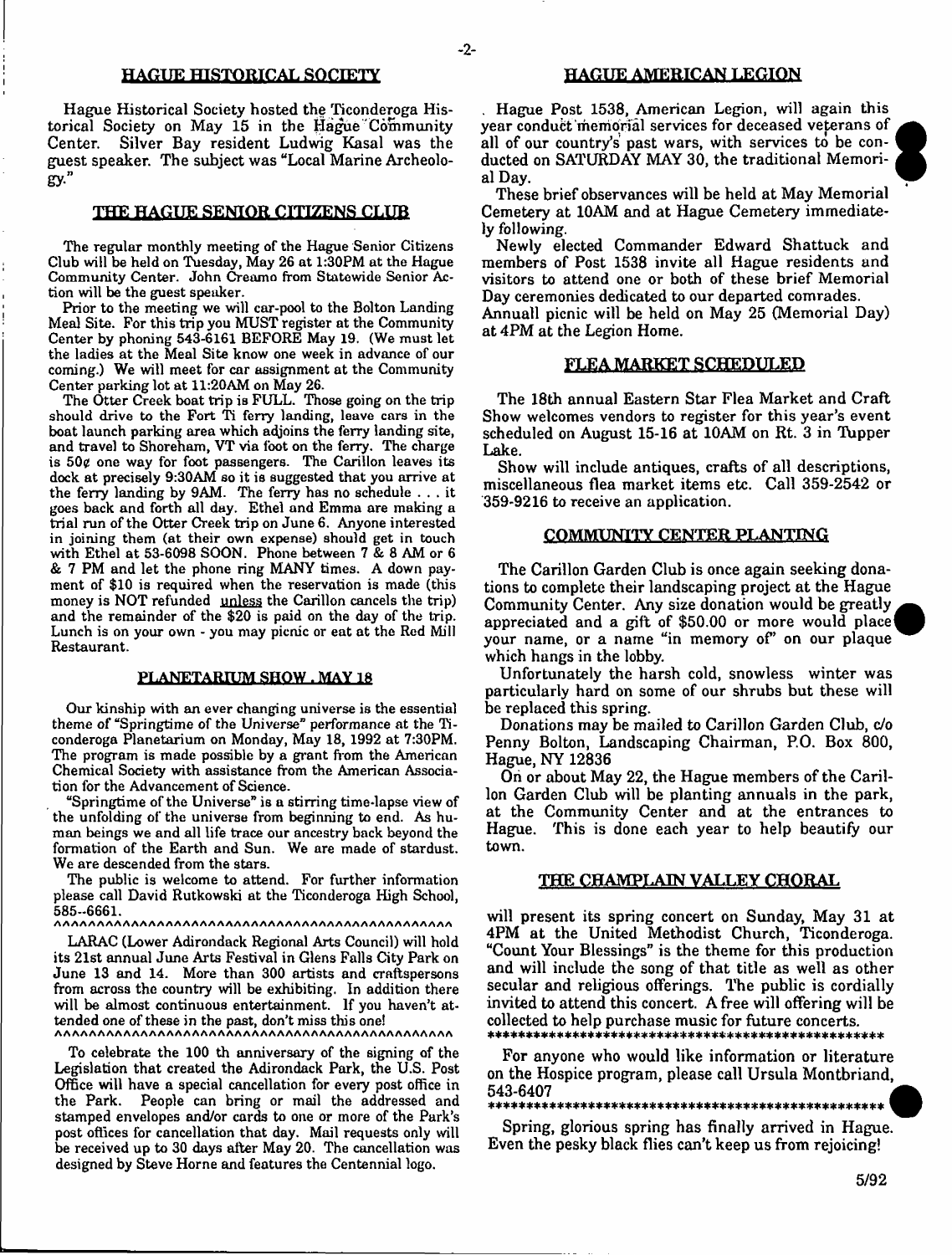#### **ZONING BOARD OF APPEALS 4/23/92**

**A public hearing for Brennan (62-1-5) was held at 7PM on April 23 before the ZBA meeting. There was no opposition and later at the regular meeting the area variance was granted.**

**Preliminary hearings were heard on Becker (72-1-2.22) area variance for rear yard set back to construct a garage and Stallman/Scott (63-1-8.1), area variance for shoreline setback to place a seasonal concession stand. Public hearings were set for May 28th beginning at 7PM. Approval from the Dept of Health must be presented for the concession stand.. .gl**

#### **SPECIAL TOWN BOARD MEETING 4/27/B2**

**A special town board meeting on April 27, \*'92 opened to a capacity crows.**

**The focus of this special town board meeting was to make determinations on the two petitions presented to the board at their last meeting held on Tuesday, April 14.**

**• 1. A petition to fire Harold LaRose, assessor, on a charge of incompetence.**

**• 2. To postpone the reval for one year, until 1993.**

**Motions were made to reject both petitions. After lengthy discussions, pro and con, by the attending public, the town attorney and the town board, the motions to reject these petitions were passed; #1 unanimously; #2 - the four board members voted yes,**  the supervisor voted no.

**Three letters were read. Two'spoke of their dissatisfaction with their assessments'and the third was concerned that her name appeared on the petitions although she had not personally signed them.,. gl**

## **PLANNING BOARD - 5ft/»2**

**Newly appointed Board Chairperson, Ron Pote, opened the public hearings at 7PM. with all board members present. No one appeared to speak for or against any of the 5 proposed projects.**

**At the regular meeting the board took the following actions: 1. approved both the Fitzgerald and Frasier minor 2-lot subdivisions. 2. Recommended that the ZBA grant the required area variance for the Brennan/ Welden minor 2-lot subdivision since it will eliminate existing set-back discrepancies and will not cause addi-1 tional development. 3. Approved Serdinsky plans for an ice-cream/sandwich shop with conditions; a. that DOH approves the use of holding tanks; b. that the. parking changes and berm shown on the 5/7/92 revised sketch plan be completed; and c. the applicant shallpost signs to insure pedestrian and vehicular safety. 4. Approved the replacement of the Geer's Forest Bay guest house with a new structure since the existing structure is unsound. Basically, same size and location. 5. Mr. Nelson Waters, in a written statement and personally, addressed the concerns that the site review committee had raised about his proposed Mobile Home** Park at Rt. 8 and Decker Hill. Ron Pote requested that **the Tbwn Board be asked for its opinion concerning the •**

**placement of a Mobile Home Park in this particular location. Board members expressed concern over the aesthetic impact the proposal would have on the community. Mr. Waters stated that he would screen the area with white pine trees and that all mobile homes would have Tl-11 wood exteriors and there would be an enclosed area for garbage. 6. A public hearing was scheduled for June 4 for the Stallman/Scott proposal to place a self-contained seasonal food concession stand on the Wemer Marine site during the months of July and August. 7. The Dwenger request to construct a 10' x 16' addition to their Arcady Bay home was approved. 8***J* **The Becker request for an area variance was tabled pending additional information. 9. Alison Craig was appointed Clerk of the Planning Board.**

#### **INFORMATIONAL HOSPITAL MEETING**

**A very thorough background history by Bruce Craig and an even more clearly detailed story of today's facts and figures fay Charles Parlin were presented at the Moses-Ludington Hospital informational meeting at the Hague Community Center on May 11.**

**The presentation was followed by a question and answer period and the comments showed great disparity on the part of the residents who were in attendance.**

**The Tbwn Board will include the referendum proposal on its agenda at their regular monthly meeting on May i2.**

#### **HAGUE TOWN BOARD - 5/12/92**

**Robert Strout and his associate, Chris Anway, from Gough, Harbour Assoc, gave a presentation on the financial picture as it pertained to the sewer project. As they explained it there are n;umerous grants and potential funding for the Hague community, all of which have been investigated. The one million dollar grant from a year or so ago for wastewater management within Lake George Basis was divided into two parts: 1. Hague, 2. From Bolton to the southern end. There will be future meetings to keep the community informed as the prqject progresses.**

**A problem concerning a buried oil barrel was questioned and an answer promised for the next meeting.**

**Questions were asked about attempting to have Silver Bay Association share in the landfill closing costs.**

**In Communicatons and Petitions, several letters were read and resolutions, where necessary, made.**

**1. Pat Swinton and Janice Smith would like to use the old town hall for Fire Dept. Rummage Sale. However, that building is rented for the summer and can't be used. Appproved use of Community Center if available on requested dates.**

**2. Craig LaCouree asked to be alternate rather than full member of Board of Assessment Review. Granted.**

**3. Fish and Game would like food shack at beach during 2-day August Bass Tbumament. Granted.**

**4. Sue Spahr, Silver Bay, looks forward to working with community on summer Heads tart program.**

**5. A resolution was passed allowing Dan Belden, Supervisor, to enter into a 3-year agreement with DOT for ice and snow removal. (Cont. on P. 4 - TOWN BOARD)**

**5/92**

Ź.

٠į٧,

 $\sim 10$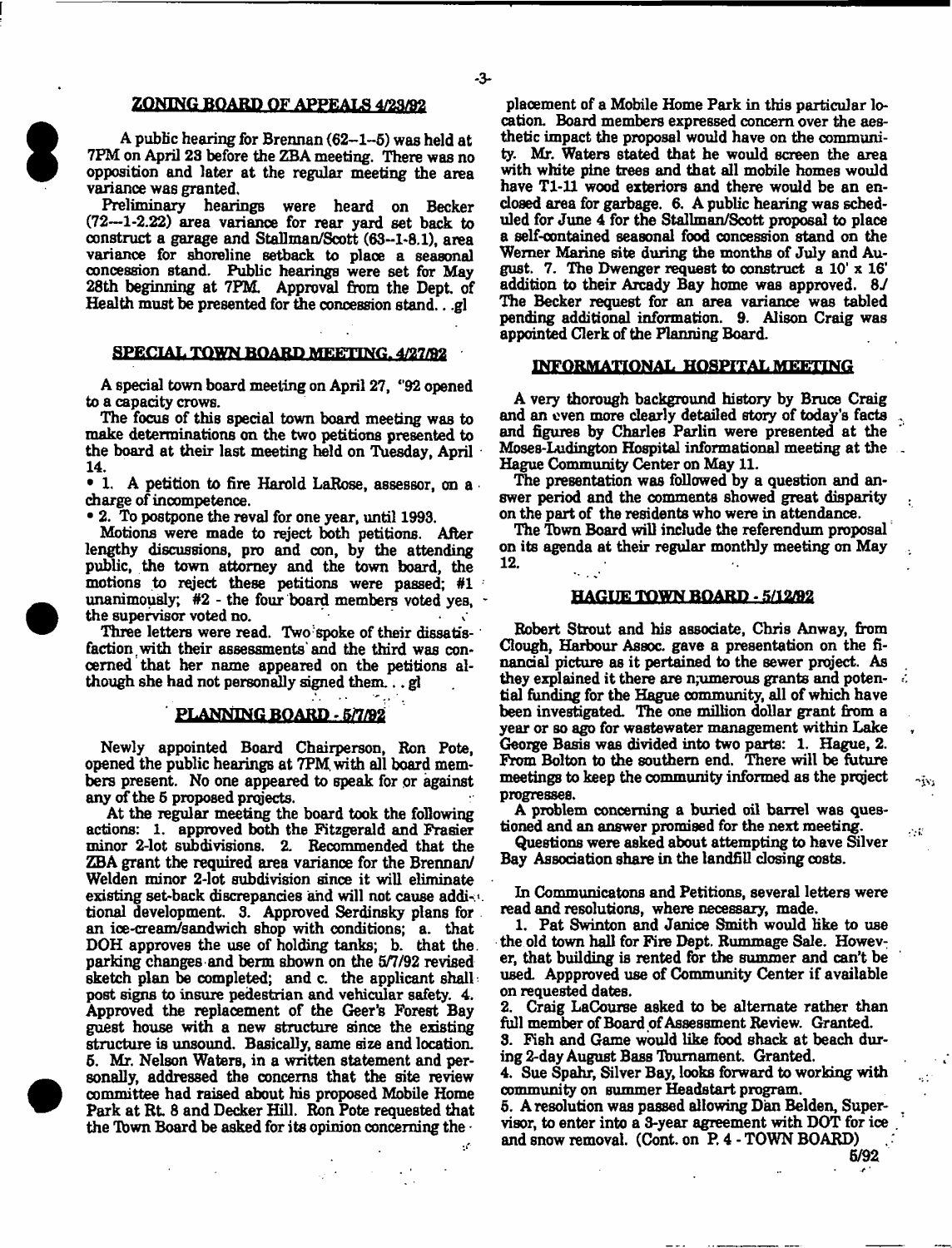**TOWN BOARD - (Cont. from page 3)** 

**The rabies problem to be addressed at next county meting.**

**The supervisor thanked Mike Bailey for the great job he is doing as the Community Center's custodian.**

**Valerie Lawrence questioned a check made out to the assessor.**

#### **SAMMY KAYE'S ORCHESTRA TO PERFORM**

**On Saturday, May 30, Ticonderoga Festival Guild will present "AN EVENING WITH SAMMY KAYE". The orchestra is conducted by well known trumpet player Roger Thorpe. For those who love to dance, the concert will be presented- in cabaret style at the National Guard Armory on Champlain Aye. in Ticonderoga. Sammy Kaye was very popular in the late 30's and 40's during the "Big Band Era" and "Swing and** Sway with Sammy Kaye" was a popular thing to do.

**Thorpe came to Kaye's attention in 1979 and a friendship began that was strong and affectionate until Sammy Kaye's death in 1987.**

**Sammy Kaye's Orchestra is best known for audience favorites such as "You Made Me Love You", Sugar Blues (a number that Thorpe played on his trumpet when he won a "first" at 15 on the\* Ted Mack Amateur Hour", but bis most memorable number is "Daddy" by Composer Bobby Troup. Sammy began playing "Daddy\* on his Sunday Serenade radio series and. before long it made the Hit Parade. It was number one hit for seven of the seventeen weeks in which it was on..**

**Thorpe has carried all of the Sammy Kaye song book into the repertoire. He is passionate about the Sammy Kaye tradition.**

**The Ti Festival Guild is proud to have the opportunity to introduce another in its series of Big Band fund raisers, bringing the Sammy Kaye Orchestra with Thorpe for a nostalgic evening of listening and dancing.**

.<br>..

 $\Sigma$  :

**Tickets for Sammy Kaye are on sale at the Book Mark in Ticonderoga for \$15.00 each, \$10.00 for students. Dottie Henry has gotten together about 40 people from Hague and will be happy to get tickets for others if they would care to join us at our tables. Give her a call at 543-6633, and join in the firn.**

#### **SBA OFFERS DAY OF FREE FACILITY USE**

**Many of the recreational facilities of the Silver Bay Association will be available free to the public at Program Fair on Sunday, May 24,2-4 PM.**

The entire campus will be open to the public. Facilities for tennis, field sports, canoeing, rowing, **horseshoeB, shuffleboard, hiking and other activities** will be available and hot dogs will be sold.

**MIDDLE SCHOOL ACHIEVEMENT ROLL FOR THIRD QUARTER includes the following students from Hague: Grade 6 - M elissa Brunet, Lindsay Frasier, Lauren Mack, Jay Wells. Grade 7 - Jessica Frasier,** Sarah Hoffay, Tracy Schlogl . Grade 8 - Allison **Johnson, Monica Johnson**

**The IMPROVEMENT- ROLL included: Marai May, Grade 7 and Angela Swinton, Grade 8.**

#### **WEATHER NOTES Mary Lou Doulin**

**For lo the winter is past The rain is over and gone The flowers appear on the earth The time of the singing of birds has come And the voice of the turtle is heard in our land.**

**This Biblical verse aptly describes the ambience in Hague these days. "Til last week it had been a cold, fairly dry spring and then on Friday, May 8 things started to happen. The days warmed, the forsythia and trillium came into bloom and now the leaves are budding out anew on most shrubs and trees. Gardeners have been liming their soil and planting has begun. The May flowers are here and it is all so lovely. The ice left Lake George April 19 . That was a little later than usual Just after the ice left the smelt began to run but only for a couple of days in the Hague brook. We had chilly weather in April and a four-day cold snap starting on the 15th. The nights went down to 30°. -However, we did not receive the normal amount of April showers. We had some lightning and thunder at night on April 11 and on the 22nd. Most daytime temperatures were between 40\* and 65\* in April. May has brought us the beautiful weather, although we had very high winds on May 3. From here on out, with the exception of the black flies, it should be just delightful living in these hills.**

## **HAGUE RECYCLERS TURN OUT FOR MAGA-ZINE MADNES&MQNTH**

**Hague residents turn out in force on May 5 and 6 to participate in Hague's magazine recybng drive. For two days a Warren County Solid Waste trailer was at the Community Center to accept items ranging from magazines, catalogs and advertising inserts to junk mail and text books.**

**Hague responded by bringing in excess of six tons (12,000 PLUS pounds) of recyclable material in just two day8. This material was delivered to the Warren County MRF (Materials Recovery Facility) for bailing. From there it will be shipped to the Marcal Paper Company for processing into bathroom tissue.**

**With the success of this program, we will be planning future magazine recycling drives. For future drives, be sure to check the list of acceptable items available at the Community Center. Remember, recycled items can be accepted free of charge. Start saving these items out of your regular trash.**

**. It is hoped that a second magazine recycling drive can be scheduled for later this summer. Keep in touch with friends and neighbors. It may be easier to collect and deliver magazines as a group than individually. The local Scout Troops have offered to conduct pick-up service for senior citizens or others who may not be able to deliver magazines themselves.**

**Thanks for your participation and watch for upcoming announcements about future drives.**

**John Breitenbach, Jr. Recycling Coordinator**

6/92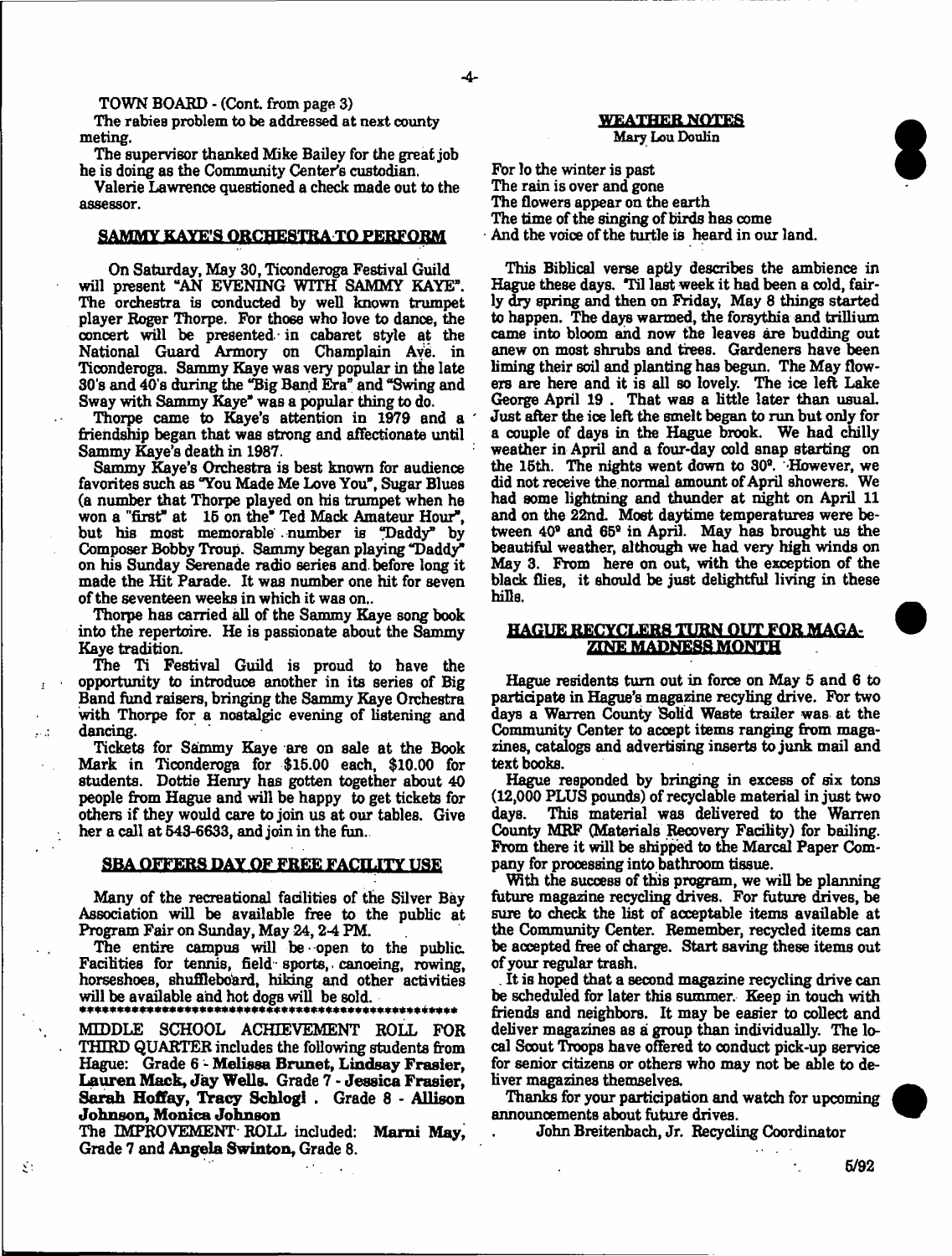#### **LETTER TO THE EDITOR**

-5-

My wife and I have been long-time summer residents in Hague and are now property owners in Ti. We share the feeling expressed by bo many that a way to save Moses-Ludington must be found. The alternatives to the community are drastic and all bad:: loss of nearby emergency health care; increased mortality; loss of existing or potential businesses and residents concerned about health care availability; an erosion of property values; the elimination of a long-standing mainstay of the community. . . The list of negatives goes on and on.;'

Yet those who express reservations about taxpayers writing a \$10.6 million check have valid questions about (a) why the hospital was allowed to get to this state to begin with; (b) what other options are available; and (c) how the community can be assured that this will never happen again.

The statement by the hospital that a \$10.6 million tax is the only, 'final\* solution certainly seems premature.- It seems to come without adequate explanation, without complete exploration of all options, and without guarantees that any existing administrative problems will be corrected.

My wife and I suggest that Ticonderoga Supervisor Mike Connery report regularly to the community oa the status of the task force and the hospital situation, using the Times of Ti. His willingness to question the hospital's "final solution0 and lead the task force must surely give him high credibility with the community. If it is true that the hospital can only be saved by such a huge tax burden, the community will want first and foremost to hear it from him and the task force.

We suggest also that the Times of Ti sponsor a series of articles to address questions such as:

(1) how the hospital came to be in this state and why it was not dealt with earlier;

(2) what options the existing hospital board has explored and deemed unworkable and why;

(3) what options the existing hospital board did not explore (such as a cooperative agreement with other medical facillities and why;

(4) why the earlier estimates of what it would cost to bail out the hospital increased so dramatically in the "final solution";

(5) what financial role the community's largest employer, the International Paper Company, is prepared to play to salvage the medical mainstay of its workforce;

(6) how continued top-quality medical care can be assured at Moses-Ludington so that patients will seek **elective** care there rather than travel to more distant facilities;

(7) what assurances the hospital can give that future financial problems will be promptly dealt with so that such a crisis will not reoccur;

(8) why the community should not insist on significant representation on the hospital's board if **any P tax money is need to support die hospital} and**

**(9) what other communities facing a similar threat (losing their only hospital with none other nearby) have done to solve their problem.**

**Hopefully, Mr. Cannery, The International Paper Company, hospital representatives, and other community leaders will comment on these issues in the** Times ofTi.

It is essential that the community "come together" to explore wavs to save Moses-Ludington **without** resorting to a massive tax bailout, if at all possible. Any hidden agendas must be discussed only and dealt with **now.** (Would International Paper really allow the hospital to fail? Do people in the community correctly - or incorrectly - perceive that International Paper would save the hospital if push came to shove? Will their perception affect their support of a tax?)

If Mr. Connery and the task force find that all options have been explored and that there is no alternative, only then should the community support the hospital's "final solution" and the community should insist that it be given a significant role in the future management of the hospital to assure that this never happens again.

Would 'Mr. Moses have wanted less for all the people of the Ticonderoga area?.". . /a/ Richard **D.** Wray

# **CUB SCOUT PACK 21 NEWS**

## **Karen Costello**

**The first annual Scout Show-Qff Day and Space Derby was held at the Community Center on Saturday, May 2. Sixteen of our 21 active Cubs came out to proudly display their imaginations, talents, and concerns for the present and future world. Thanks to the supportive folks of our small town who came to admire them! The Space Derby, a model rocket race, was. a .big hit. The Scouts and their parents who built the flashy rockets had a cheering audience to watch them fly down the 50 foot course so well designed by our Cubmaster Tim Gautreau and Webelo leader Ralph Denno. After many "heated" match-ups, the gold medal went to Jim Ward of Den #2, the silver to Kevin Stonitsch of Den #3 and the bronze to Kenny Stonitsch of Den #3. Tying for third was Luke Frasier of Den #4, who despite technical problems ran some great races. Honorable mention to Steve LeBarron who also had a strong showing with his model. All the Cubs did a great job on their models and showed true sportsmanship. Thanks to all the parents who helped organize the day and to MacDonalds for the** delicious drinks.<sup>.</sup>

**The Catholic religious emblem of faith, Parvuli Dei, was awarded to seven faithful' Scouts. Wyatt and Tyler Wells, Ken and Kevin Stonitsch, Greg and David Fitzgerald, and Tavish Costello, met with Joan Dillon of Ticonderoga to discuss relationships, values and faith to earn this honorable award, which can be carried with them to Boy Scouts.. We thank Joan, who has been very active in Scouting, for helping them.**

**The Webelos in Den #1, Wyatt Wells, Greg Fitzgerald and Peter Hutchinson have earned the Fitness and Readyman pins. Good work guys!**

**Den #2 Webelos are still climbing! Readyman was earned by Nate Lawrence, Jim Ward, Thor Gautreau, Tavish Costello and Dave Fitzgerald. Tavish picked up Handyman and Thor added another compass point. Going strong! Dens 1 and 2 are planning a campout on Ragle Lake soon. Watch out black flies!**

**Thanks for the bottles and cans. Den #4 is collecting at the landfill this month.**

#### \* \* \* \* \* \* \* \* \* \* \* \* \* \* \* \* \* \* \* \* \* \* \* \* \* \* \* \* \* \* \* \* \* \* \* \* \* \* \* \* \* \* \* \* \* \* \* \* \* \* \*

**Hague Baptist Church women will be holding a food and rummage Bale on June 27 in the church annex. Please gather your dean and reputable garments together for them. They will be having a bake and crafts** Bale **on July 17 and a food sale at the Hague Arts Fair on August 1.**

#### \* \* \* \* \* \* \* \* \* \* \* \* \* \* \* \* \* \* \* \* \* \* \* \* \* \* \* \* \* \* \* \* \* \* \* \* \* \* \* \* \* \* \* \* \* \* \* \* \* \* \* \*

**On Saturday, July 18 the Church of the Cross (Episcopal)) will be holding its annual auction and bazaar from 9AM-4PM on the church grounds on Champlain Ave., Ticonderoga. Housecleaning time reminds us to remember our church event. Jewelry, books, plants, toys, crafts and white elephants are welcome. Baked goods will also be on sale. For pickup of items, call Norvell Meehan, 586-6538, Pat Carney, 585-7265 or Richard Hudak, 585-2737.** 

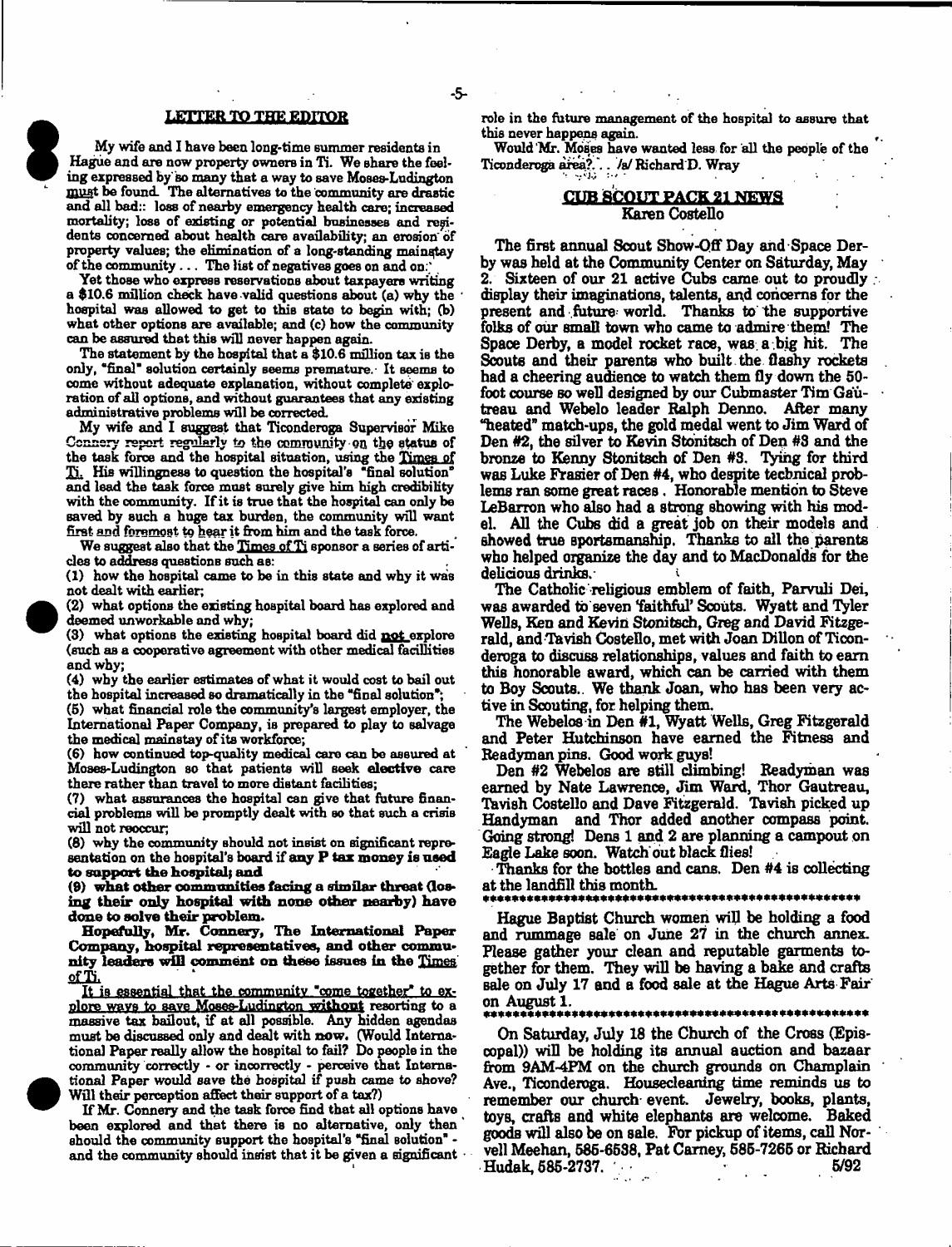#### HAGUE SUMMER SQUARE DANCE **PROGRAM IN PERIL**

**With Warren County Decentralization Grant monies cut drastically this year to practically nothing, and the Chamber of Commerce struggling under the burden of reprinting both their color brochure and service directory, and the cost of running the information booth at the Park, funding for the \*92 Summer Square Dance Program is questionable at this point.**

**Last summer's "dough-si-dough" donation box enabled us to put on two more square dances at the end of last season's program, but it would seem that it may be time for those who enjoy these activities every summer to decide the future of square dancing in Hague.**

**Since the program seems to draw large numbers during the summer, the donation box should definitely be continued for visitors who happen to be staying at one of our local' accommodations, hut should more permanent provisions be made for these summer dances, and perhaps even for a year-round program, since our caller,** Mr. Stan Burdick will soon be staying in Silver Bay on a **more extended basis? The Chamber of Commerce donation toward the program has been most helpful, and can usually be counted on, but maybe it's time to put the program on. more steady ground.'**

**The thought comes to mind that often square dance clubs are formed where members pay annual dues to help pay for callers to. put on dances. Would this be a possibility in; Hague? Since the next nearest town that features square dances seems to be Putnam, perhaps folks in the Ticonderoga area may even be interested in joining. We usually schedule five or six dances during the summer, which altogether costs about \$600-\$700 for the caller and use of the Community Center. If a club were formed, it might be possible to pay for the summer program with dues monies, and still have enough left to schedule a once-a-month dance during the off-season.**

**Square dances are fun for such a diverse age group, good exercise, and a folk dance tradition that should be preserved and promoted in our area for local people and visitors as well. However, it would seem too late this year to form a club and collect dues in time to pay for this summer's dances. At this point, the Chamber is suggesting that those who are interested in seeing the program continued this summer send a donation, made out to the Hague Chamber of Commerce, c/o Kathy Santaniello, Silver Bay, NY i2874. Please include your name and address and any input you may have regarding the suggestions outlined above. If a square dance cluB is formed, your donation will be put toward or con**sidered your membership dues payments. If enough **people respond, we'll see you on the dance floor in July! . . .KS**

#### NATURE NEKS Laura Meade

Of the 72 species of birds seen or heard in the Town of Hague within the last month, 18 were notable, either because of early arrival, numbers seen or species seldom known to the average person. These unusual sightings were:

4/17 - one Peregrine falcon on ice near Friends Pt.

4/19 - eleven Common loons swimming in Lake George at  $S$ abbath Day Point.

4/19 - one Hermit thrust at Rt. 9N Silver Bay

Few days before "ice out" - one Bald eagle sitting on ice near Waltonian Island

4/24 - one immature Pine Grosbeak at a feeder, Silver Bay Rd.

4/28 - one Ruby-crowned kinglet near Old Mine Rd. (above 9N)

4/30 - one Bay-breasted warbler up Lakeshore Terrace

6/1 - one Veery in woods above Trout House Village.

5/3 - one Ruby-throated hummingbird near New Hague Rd.

6/4 - one Rose-breasted grosbeak up Shamrock Hill

6/6 - one Woodthrush at Watts Hill, Silver Bay

6/7 - two Yellow-throated vireoe feeding near Cold Water Canyon.

6/8 - one Yellow-bellied sapsucker up Lakeshore Terrace

6/8 - one Homed grebe near Waltonian Island

5/9 - one Black-throated blue warbler singing up Cold Water Canyon Rd.

5/10 - two male Bobolinks at Sabbath Day Pt. Rd

5/10 - Cliff swallows making nests at SDP boathouse.

Thanks to all the observers who contribute to the bird records of Hague. Anyone seeing an unusual bird should note date, place and specifics of size, feathers, sound, beak shape and habitat.

Also seen recently was a long-tailed weasel crossing the road near the Fish and Game Club. This mammal is much larger than the short-=tailed weasel (ermine) which changes color according to the season, being white in winter and dark in summer. Please let me know of unusual animal sightings.

**RECENT ACQUISITIONS IN THE HAGUE MU-SEUM include: Medical Encyclopedia, 1908, World At**las, 1953, Dictionary - all from Henry & Madeline **Leach.. Several hat pins from Betty Decker & Florence Smith. Pin cushion from Bertha Dunsmore. Lake Champlain tip-ups from Clifton West. Post cards from Mrs. Dominick Viscardi. Two DeLarm Dairy milk bottleB from Bertha Dunsmore. A Scythe & Snath from the Both Cottage (Forest Bay). The scythe is for brush cutting.**

GLEANING program will be held on Tuesday, **May 19 from 1-3PM in the Town C enter**

*I f you w ould reap* praise *you m ust sow the*

*seeds*,•

*Gentle words and useful deeds.*



**ADIRONDACK SHOW TO BK HELD TN TI**

**The Ticonderoga Heritage Museum is sponsoring an Adirondack Memorabilia Show to be held Saturday, August 1 under the Festival Guild tent on the Community Building lawn in Ticonderoga. It will be held in conjunction with the annual Heritage ^Day..**

This will be one of the first opportunities to bring under one roof antique items from all over the Adirondacks. Such unique **■ items as old books, maps, postcards, souvenirs, examples of art, Adirondack furniture, pottery, and other things relating to the Adirondacks will be displayed.**

**There will be a fee for commercial vendors only. Those interested in displaying are urged to call the Ticonderoga Heritage Museum, 585-2696. The show will be held from 10AM to 6PM. An admission fee of \$1 for adults will be requested and supervised children younger than age 12 will be admitted at no charge.** 5/92

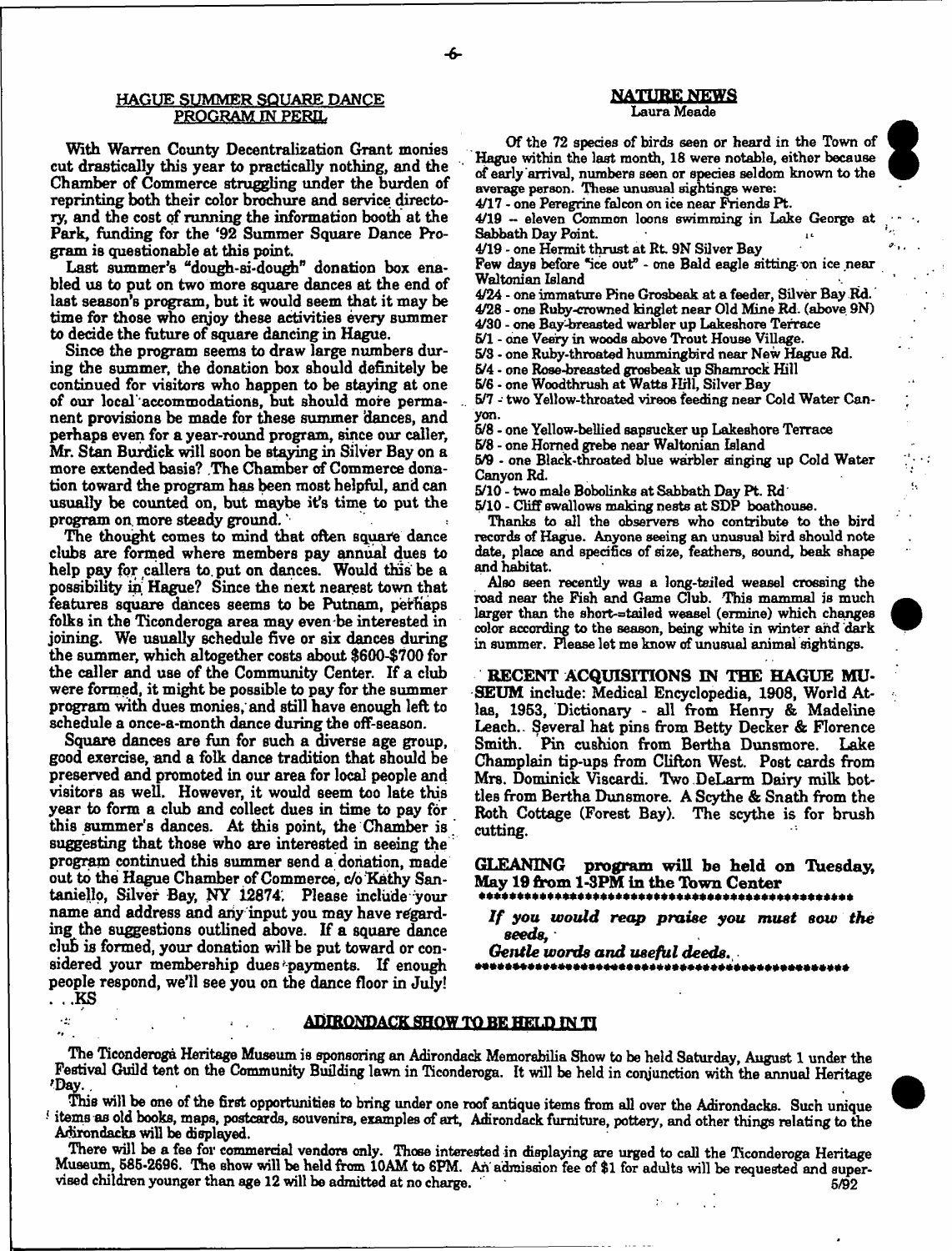#### SOUNDINGS

**BORN - A boy, Jonathan Frederick, to Mertis (Armes) ": and Tim Klingler on March 24 in Staten Island, NY. Proud grandparents are Rev. and Mrs. Jack Armes, Hague and Mr. & Mrs. Fred Klingler, Staten Island.**

**BORN - A boy, Andrew John, to Mr. & Mrs. Jack A Rafferty, Crown Point, on March 29. Proud grandmother is Laurie C. Smith, Overbrook Drive, Hague.**

**BORN - A girl, Brogan, to Peter and Sonnet Van Patten in Grand Rapids, MI on April 14. This is the fifth grandchild for Martha and Grant Van Patten of Silver Bay and Saratoga Springs.**

**BORN - A boy, Cutter Lee, to Nancy (Icke) and Tom Diamond on April 29 in Marblehead, MA Proud grandpa is Bill Icke, Pine Cove Road.**

**MARRIED - Suzanne Joanna Barth, daughter of Mr. & Mrs. John E. Barth, Oak Ridge, NJ and Hague, to John Greig Underwood on April 21 in Sterling, Scotland.**

**LELA FOOTE, lifelong resident of Hague will celebrate her 98th birthday on May 31. Let's surprise her with a shower of cards. She is the oldest living resident of Hague!**

**GINGER HENHY-KUENZEL , Riemerling, Germany and Hague, NY, will be working for the German government press office, as a liaison between Englishspeaking journalists (Americans, British and Canadians) and the German government press office at the G.7 economic summit in Munich in the first part of July.**

**On May 1 MARTY MEADE, son of Laura Meade and violinist in the Silver Bay Association String Quartet, participated in an invitational music festival competition (Fiesta-Val) as conductor of the Wilton, CT High School Orchestra at Williamsburg, VA He also trained a Select Orchestra and taught a student to conduct that group which performed difficult music. The Wilton instrumental groups, including two bands, received overall first place trophies in the Instrumental Division and Marty was individually honored as best orchestra conductor.**

**Forty groups from Eastern Seaboard school districts competed. Wilton, one of the smallest schools, won all major first place trophies.**

**CORRECTION - In the May issue of** *The Hague Chronicle* **it should have read that LINDSAY FRASI-ER won first place in the Love Your Hospital essay con**test in the fourth to six<sub>G</sub> grades. The editor is sorry for **this mistake. A belated congratulations to you, Lindsay**

#### JUNK MAIL JUNKIES ANONYMOUS

**For those of you who are afraid to admit that you receive and throw out more junk mail in one year than all the first class mail you've gotten in your whole life, there is help. Instead of resigning yourself to the everincreasing stream of mail that you never even read,**

**write to the following companies and ask them to remove your name from all lists they sell, rent, or exchange:**

**Mail Preference Service, Direct** *Marketing Assoc.,* **P.O. Box 3861, NY. NY;** *TRW Marketing Services***, General Manager, 600 City Parkway West, Orange, CA 92668;** *Trans-Mark,* **111 W. Jackson Blvd., Chicago, IL 60604;** *Equifax Options***, P.O. Box 7440123, Atlanta, GA 30374-0123, Give each of them your complete name and address, names of others who receive mail in your house,and variations of your name (Robert, Bob, etc.) For Equifax Options, also give them your social security # and signature. To stop mail from companies that already have your name, you will need to write to them individually.**

#### **NEED HELP? - WANT A JOB?**

**Every year we try to publish a list of people who would like a summer job to match up with those who need a helper. We already have one to list and will list more in next month's issue. Send your requests to Dorothy J. Henry, Hague Chronicle, Hague, NY 12836.**

**Young man, aged 15 desires odd jobs during the summer. Experienced in mowing, yard work, child sitting, etc. Will be in residence from July 2 until Labor Day. Please call 543-6633.**

**LAWN SALE Memorial Day weekend , Saturday, Sunday and possibly Monday, weather permitting. Just north of Northbrook Motel on Route 9N. Telephone 543- -6459**

#### RUMMAGE AND BAKE SALE

**Pat Swinton and Janice Smith are holding a rummage and bake sale for the benefit of the Fire Department on Sat., Sun., & Mon., June 13, 14 & 15 from 9AM-6PM at the Community Center. Items in GOOD condition may be dropped off between SAM and 5PM June 8-12.**

**DEMOCRATIC PARTY meeting will be held on Tuesday, May 19 at 7PM at the Hague Community Center.**

**YOUTH COMMITTEE of the town of Hague will meet on May 26 at 7PM at the Hague Community Center. All interested parents and youth are invited to attend The committee would appreciate your input as to what you would like for the youth of Hague.**

#### MUgEUMNQIES Clifton West, Historian

**A Ms Sally Daly of Albany requested information on people, homesteads and families who have been a part of the Adirondack Park from 1892 to 1992. I selected two, Cliftons and Holmans. Mother was born in the Haskins House in 1875. Bernard and I are still around. Nathan Holman and wife, Betsy Clark, moved into the** Holman farmhouse in 1886. Leila still owns it.

Far as I know, these items have been entered into the **Archives of the Adirondack Park Centennial. Ms Daly said the Clifton material would be fine so I researched the Holmans as well. I haven't heard from her since.**

**This material is from town records and the journal of Stephen Holman. 5/92**